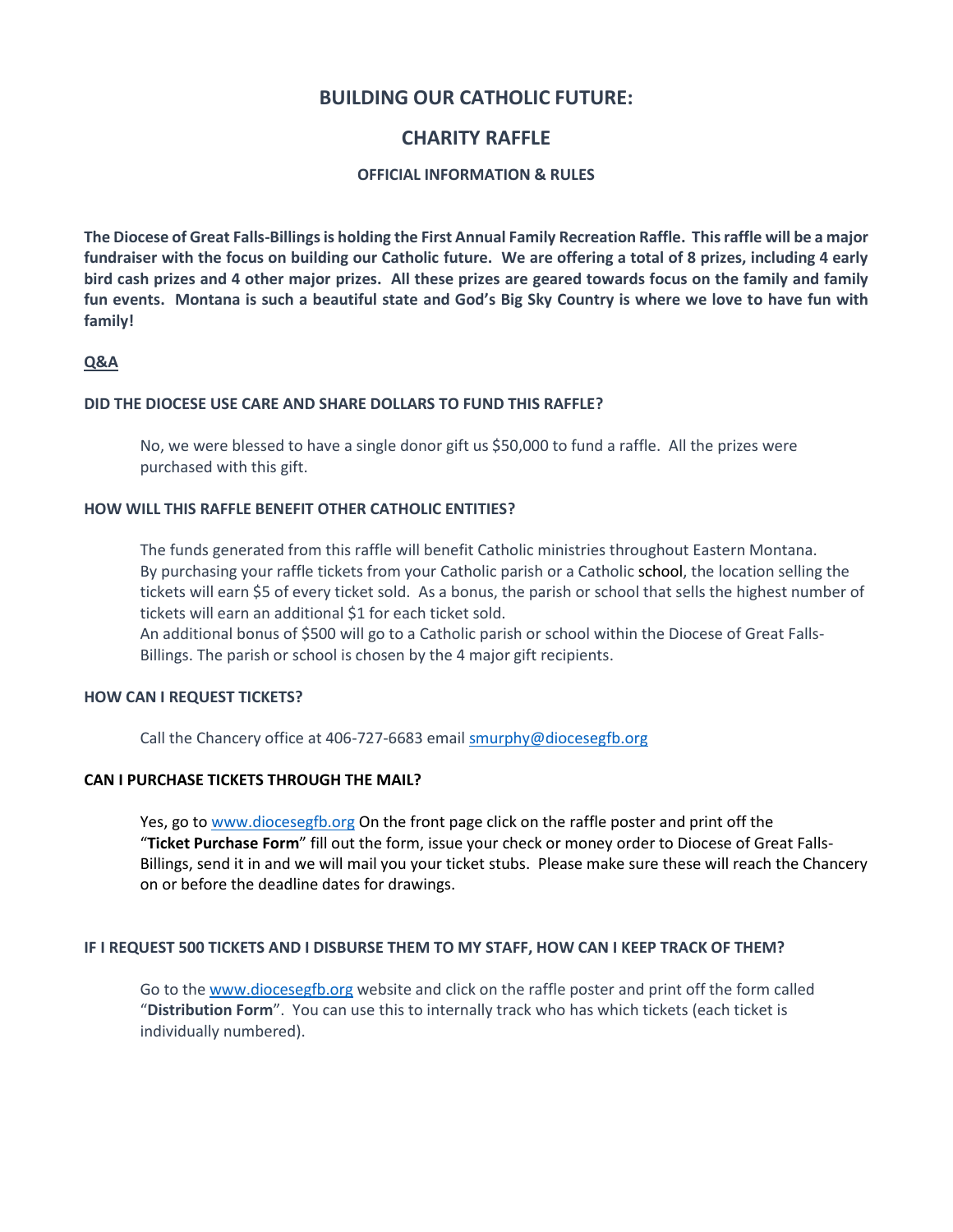# **DATES OF THE RAFFLE**

- This charity raffle runs September 5, 2020 through May 15, 2021.
- Early Bird cash drawings take place at the Diocese Chancery November 16, December 16, January 15, and February 16.

### **TICKETS**

- All tickets must be submitted to the Diocese of Great Falls with an accompanying Reconciliation Form.
- Tickets and funds must be verified by 2 individuals and they must sign off on the Reconciliation Form.
- Ticket price is \$20 each.
- All ticket sales are by cash or check only (no credit cards).
- Tickets may be purchased in person or by mail (see "Tickets Purchase Form".)
- No tickets can be purchased electronically over the internet.
- ONLY 60,000 tickets will be printed and sold. The odds of winning any prize are based on the actual number of tickets sold, up to 1:60,000.
- Tickets will be available at the Chancery of the Diocese of Great Falls-Billings, 121 23rd St, South, Great Falls, Montana; Catholic churches and schools within the Diocese of Great Falls-Billings, and at participating sponsor locations.
- Off-site ticket sales will close May 10, 2021, with any remaining tickets will be sold only at the Chancery (121 23rd St. South, Great Falls) through May 15.

#### **PRIZES**

**Early Bird Cash** 



*Early Bird Cash Prizes will be randomly drawn monthly, November 2020 through February 2021, at the chancery of the Diocese of Great Falls-Billings. Ticket sales and drawing dates are shown below:*

| <b>Closing</b>    | <b>Drawing Date</b> | <b>Amount</b> |
|-------------------|---------------------|---------------|
| November 11, 2020 | November 16, 2020   | \$500         |
| December 9, 2020  | December 16, 2020   | \$500         |
| January 11, 2021  | January 15, 2021    | \$500         |
| February 10, 2021 | February 16, 2021   | \$500         |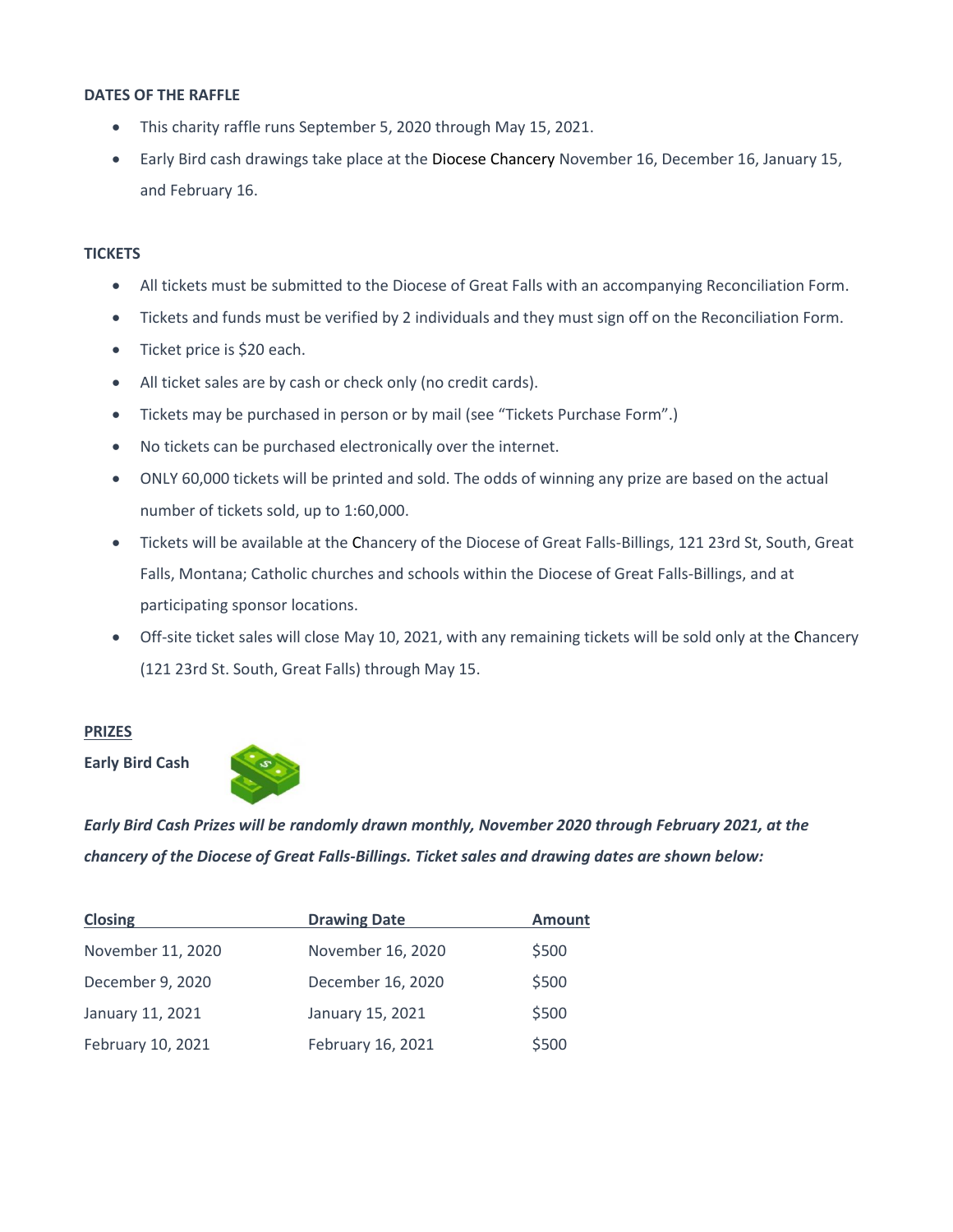# *Major prizes will be randomly drawn on May 15, 2021 in Great Falls at an event to be announced.*

### **MAJOR PRIZES:**

**GRAND PRIZE (One prize will be awarded)**





# 24BHSWE

2021 Keystone HideOut 24BHSWE camper: value \$26,506; *or* \$15,000 cash (winner's choice). This 24' travel trailer offers a standard kitchen, queen bed and double bunks, slide-out with U-shaped dining area, power jacks and outdoor kitchen. This camper sleeps six and is perfect for family camping. *(Picture is the 2020 model)*

# **SECOND PRIZE (One prize will be awarded)**



2021 Honda Pioneer 1000-5 Deluxe, Utility Terrain Vehicle: value \$19,324. This deluxe, red, side-byside offers a 999cc engine and 2,000 lb. towing capacity. It comes equipped with automatic dual clutch transmission, Quickflip seats, independent rear suspension, AT/MT modes, LED headlights, 14" blacked-out aluminum wheels, and Maxxis Bighorn 2.0 tires. This ATV seats 5 or put down the back seats and haul what you need. See full specifications at <https://powersports.honda.com/sxs/recutility/pioneer-1000-5>